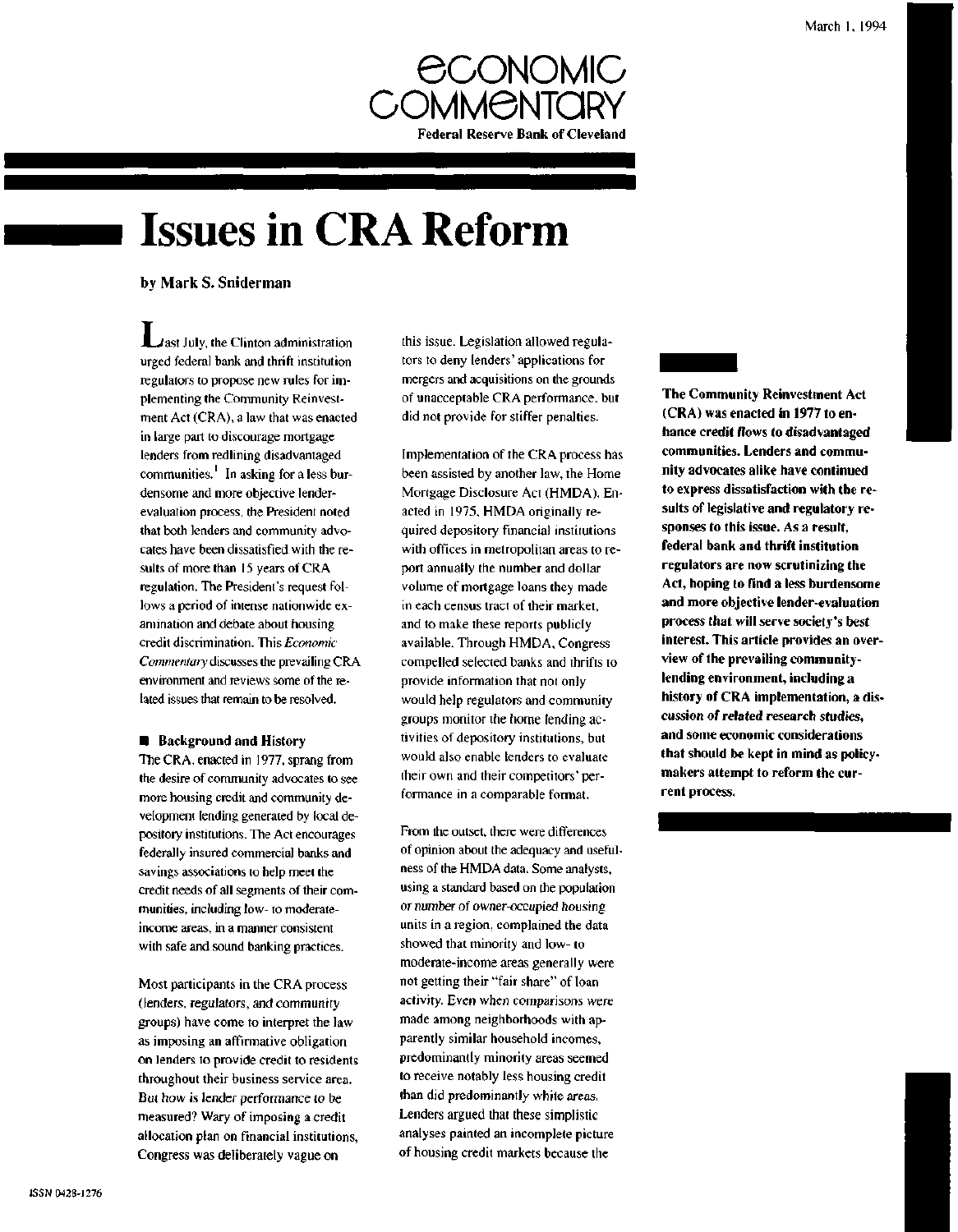HMDA data alone did not reflect differences either in the creditworthiness of the applicants or in credit demand that might exist across neighborhoods.

Lenders contended that if these and other factors could be adequately accounted for, what appeared in the HMDA data to be evidence of geographic racial bias would disappear. But early evidence was not completely supportive of this view. For example, a study published by the Federal Reserve Bank of Cleveland in 1981 examined the distribution of mortgage credit in the Cleveland metropolitan area. $<sup>2</sup>$  The authors</sup> supplemented Cleveland HMDA data with county records of actual deed-title transfers, enabling them to approximate more accurately the demand for home mortgage credit in each neighborhood. They found evidence that commercial banks and savings and loans made fewer loans in predominantly minority Cleveland neighborhoods than did other lenders, but that those other lenders (principally mortgage banks) were taking up the slack to the point where credit supply and demand were being equalized in the broader market. The CRA, however, imposes obligations on individual lenders regardless of overall credit availability in a metropolitan area. Consequently, although the Cleveland-area mortgage loan market may have been operating in an *economically efficient* manner, certain lenders may not have been in compliance with their CRA obligations.

Lenders and community groups waged many battles over CRA during the 1980s, some over data interpretations and others related to CRA enforcement criteria. On the first point, lenders continued to insist that neighborhoods differed from one another along dimensions relevant to sound business decisions, including housing stock characteristics and the applicants' default risks. HMDA data were not thought to be equal to the task of distinguishing among applicants on the basis of these factors. On the second point, community groups charged that *process* mattered more to regulators than *results.* When consumer compliance examiners evaluated a bank's CRA

performance during the 1980s, they typically looked at the geographic pattern of home loans, and they also pulled a sample of loan application files to check for lending discrimination. But, at least as far as CRA enforcement was concerned, examiners primarily emphasized such factors as a bank's efforts to assess community credit needs, product development activities, and advertising practices relevant to disadvantaged segments of its service area.

The environment gradually changed during the decade as CRA hostilities intensified and the shortcomings of the HMDA data became obvious to lenders, community groups, and regulators. In 1989, Congress enacted revisions to HMDA that both increased the set of lenders required to report such information (including independent mortgage companies) and expanded the scope of information to be reported by those now covered. For the first time, lenders had to detail certain information about every *application* for home mortgages, home improvement loans, and mortgage refinancings. This information included the applicant's annual income, race, and sex; loan amount requested; property location; and the application's disposition (approval/denial). Armed with this new applicant-level data, analysts were now better able to gauge the neighborhood demand for housing credit faced by individual lenders in the market.

#### **• The Debate Shifts**

The change in reporting also brought a shift in public attention away from redlining — the original concern of CRA toward discrimination against individual applicants. Of course, lending discrimination against individuals is illegal and is addressed through provisions of other laws such as the Equal Credit Opportunity Act (ECOA) and the Fair Housing Act. Before the new HMDA data became commonly available, complaints of individual lending discrimination had been pursued on a case-by-case basis, outside of wide-ranging public scrutiny. Today, anyone can easily see how individual applicants fare in the credit decision process and can tabulate the percentages of minority or lowincome applicants who are denied credit by any covered lender.

With the benefit of hindsight, it is not surprising that lending discrimination, as opposed to redlining, began to receive so much attention from community groups and the news media. The expanded HMDA showed that nationwide, the vast majority of applicants are approved for mortgage credit, although the approval rates vary considerably by race, ethnic status, and income. But stated in terms of denial rates, minorities tend to be turned down about twice as frequently as whites.<sup>3</sup>

Some lenders were quite surprised to discover the magnitude of the differences within their own organizations, and even after considering that not all applicants are equally qualified for credit, wondered if something was amiss in their own lending operations. Public attention to these approval/denial disparities caused a number of lenders to reexamine and modify their entire loan application review systems.

At the same time, it should be clear that some of the same criticisms leveled against discrimination analyses based on the old HMDA data apply to the new data as well. Current HMDA data are not truly suitable for testing individual or neighborhood discrimination because they include few characteristics of an applicant's risk profile. Missing from the HMDA data are such basic indicators of the applicant's creditworthiness as payment-to-income ratios, down payment amount, episodes of slow payment or bankruptcy, and work history. Because previous research indicates that race is correlated with many of these variables, not including them could falsely signal race as an independent factor in the lender's decision. Also absent are details about the property and its appraised value, the credit terms of the loan, and the ability of applicants to obtain private mortgage insurance.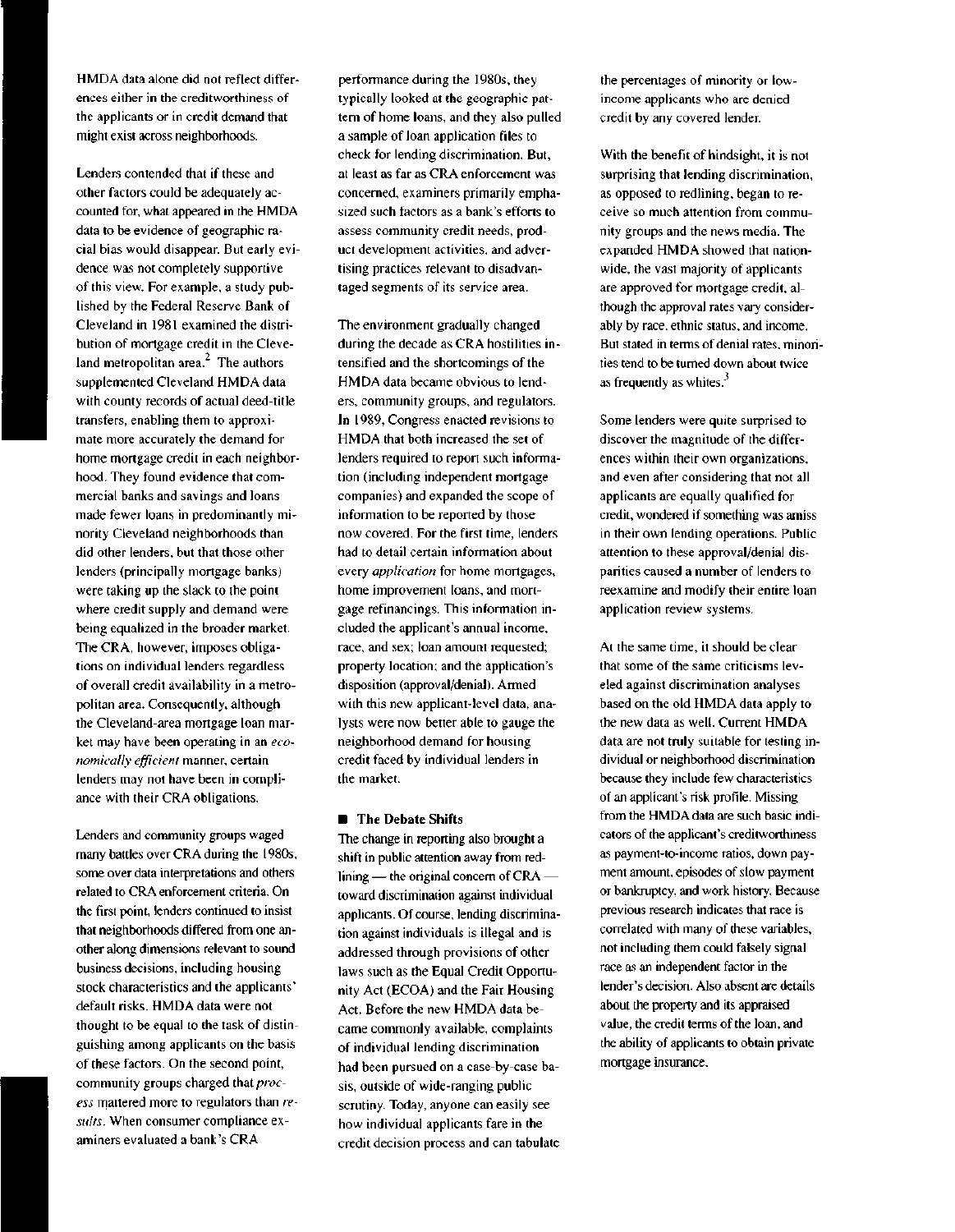# **• Federal Reserve Bank of Boston Study**

The Federal Reserve Bank of Boston recently conducted a study of mortgage lending in the Boston area. $4$  The project was carefully conceived to overcome many of the obstacles researchers would typically face. In an effort to collect the most relevant information used by loan officers, lenders were asked to recommend which factors should be added to the HMDA data they had already reported to their primary regulator. A sample of 131 lenders then voluntarily supplied 38 additional pieces of information for each of their black and Hispanic applicants and for a random sample of their white applicants (selected by the Reserve Bank). The researchers looked for errors and inconsistencies in the data and contacted lenders when data were missing or appeared implausible. The final sample contained about 3,000 applications.

The authors reported that before controlling for relevant economic factors, Boston-area lenders rejected 2.7 minority applicants for each white rejection, but that after taking these factors into account, the rejection ratio declined to 1.6 to 1. This finding supports the position of those who have argued for years that simple denial rates per se dramatically overstate the extent of any racial bias in mortgage lending. At the same time, the authors concluded that an unexplained gap associated with race still existed.

A troublesome issue remains to be confronted, however, and bears directly on how one should interpret the Boston Fed study. In the opinion of the authors, lenders appear to use judgment on "close calls" in ways that favor white applicants. In fact, the authors contend that the process operates so subtly that compliance examiners are unlikely to detect the bias even when looking at the loan files directly. Thus, the authors implicitly argue that even the toughest compliance examiner (or the most wellintentioned lender, for that matter) would find it difficult to detect lending discrimination in the loan files.

To shed light on this issue, the Federal Deposit Insurance Corporation (FDIC) sent teams of examiners to look at the loan files of roughly two dozen lenders who participated in the Boston Fed study. The examiners reviewed the files of denied applicants whose applications had large probabilities of being approved according to the primary model developed for use in the Boston study. The FDlC's report concludes that the lenders were justified in rejecting some applicants for reasons that were not reflected in the data provided to the Reserve Bank.<sup>5</sup> For the remaining rejected applicants, compliance examiners did not find evidence of disparate treatment.

The FDIC report does not attempt to explicitly support or refute the Boston Fed's principal finding of disparate racial treatment. Rather, its author suggests that a careful review of the loan files appears to be a prudent component of any serious study of post-application lender discrimination. This recommendation carries force when one considers that the degree of differential bias found in the Boston study was on the order of six in 100 applicants.

How, then, should one regard the use of purely statistical tests of lending discrimination? Despite the caveats, statistical models can be helpful in identifying particular applications that may have been handled at odds with normal underwriting practices. Being able to spot these applications can help lenders in reviewing how well their actual practices compare with their standards. And, of course, statistical models can assist compliance examiners in their reviews of lender performance. However, these models alone should not be relied on for proof of lending discrimination. Capturing the complex interaction among relevant factors considered by lenders is not easy; the "correct" model is hard to specify. Moreover, regulatory use of statistical models to detect discrimination could limit the amount of credit extended, as lenders attempt to approve only loans that fit the regulator's model.

### **• Issues of the Moment**

**In** the wake of the Boston study, federal regulatory officials have stepped up their efforts to enforce the CRA, ECOA, and Fair Housing Act. Some agencies have already announced programs to target lendefs with high minority denial rates or low minority application rates for closer review. Bank and thrift managers understand the motivation behind these initiatives, but still feel uncertain as to exactly what is expected of their institutions, particularly with regard to the CRA. Many of them feel caught between the public perception of a general industry problem and the lack of any hard proof of wrongdoing at their own institutions. In this regard, the agencies have just released a policy statement on fair lending intended to provide better guidance on what constitutes discrimination.

President Clinton requested changes in CRA implementation in July 1993 to reduce excessive paperwork; to include consumer, small business, and community development lending; and to increase the objectivity of the evaluation system. He asked for more emphasis on results and more certainty regarding evaluation and enforcement. Last December, federal regulators charged with enforcing CRA responded by proposing new rules that would radically alter the scope of coverage, compliance criteria, and enforcement methods.

Under the proposed regulations, covered lenders would now be expected to meet the needs of their entire service areas through a combination of consumer, residential, small business, and community development lending. Certain lenders would have to collect and report information on all of these activities, not just on their housing credit applications. Medium- to large-size retail lenders would be evaluated on how the amounts and geographical distribution of their loans compared with the activity of other covered lenders in the marketplace. Small depository institutions would not be asked to provide this information to their primary regulators, and those that have at least 60 percent of their deposits invested in a "good mix" of loans in the community would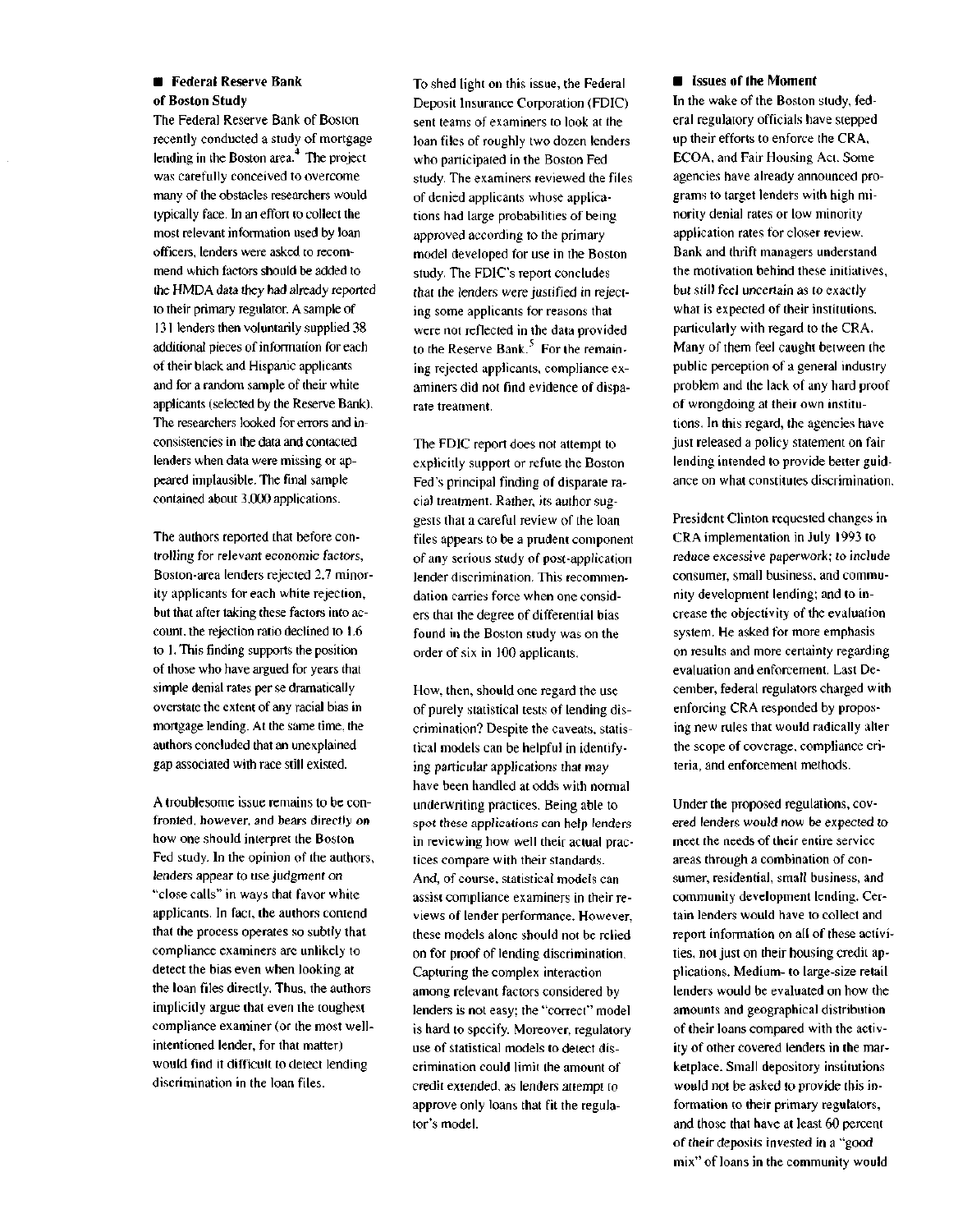receive streamlined examinations and would be presumed to be meeting their CRA obligations. For all lenders, regulators would consider equity investments in community development corporations as well as the number and location of branch offices in the service  $area<sup>6</sup>$  And, for the first time, enforcement actions could include fines for noncompliance.

Although the proposed regulations are more specific about evaluating results than about assessing efforts, regulators appear loath to impose strict numerical quotas on lenders. Examiners still will be expected to use judgment in evaluating compliance. Experience suggests that regulators have reason to be concerned about such a process, however, since community groups have historically complained that discretion has been used to overlook lender inadequacies.

Similarly, lenders have argued that a flexible system enables regulators to change the rules on them in midstream. Community groups fret that lenders will choose the strategic plan option as a means of evading more stringent discipline. Commercial banks have another concern about the proposal: Selected lenders are to be evaluated only against other selected lenders covered by CRA. This approach means that a lender's performance assessment could depend importantly on which other lenders are in its peer group. Finance and insurance companies would not be covered by the new reporting requirements. Accordingly, covered lenders worry about competing against other lenders that face lower reporting and compliance burdens.

#### **• Economic Considerations**

Quite apart from the parochial concerns of organized lenders and community groups, the general public should expect policymakers to consider which evaluation method is in society's best interest. Reflecting on experience with HMDA, it would seem prudent for Congress and the regulators to weigh carefully the information reporting system they plan to implement. HMDA data are expensive to collect, process,

and distribute. Certain collected items provide only limited benefits, and research using the data suggests that some reporting modifications would be cost-effective. For example, required information could be scaled back to include nothing more than the applicant's income and race, property location, and the application's disposition. Alternatively, lenders could be required to report on factors known to be important determinants of loan disposition, such as down payment, credit and work history, wealth, and other debt obligations. If regulators plan to augment the current data system with information about small business lending and community development investments, they must consider carefully the costs and benefits of each required factor.

Policymakers could also rethink the entire premise of CRA as it has developed. CRA's objective is to improve the flow of credit to disadvantaged communities. Policymakers have proposed that each covered federally insured depository institution be required to meet certain performance levels, regardless of the market's overall performance. In addition to other requirements, the proposed regulations would compare a lender's market share of reportable loans in low- and moderate-income communities within the lender's service area with its market share outside these communities. Though lenders would retain some flexibility in structuring their loan portfolios, regulations would require all covered lenders to specialize in meeting the credit needs of disadvantaged neighborhoods when the expertise and capacity of only a few lenders might be needed. In extreme cases, regulations could compel covered lenders to supply more credit to some neighborhoods than customer demand warrants.

#### **•** A **Real-World Analogy**

Federal air pollution control requirements present a useful analogy to an alternative approach. Early regulatory efforts to enforce the Clean Air Act in the 1970s rested on the premise that all polluting establishments in a region had equal responsibilities to adopt best practices and minimize undesirable

emissions, regardless of the region's overall air quality and the costs of compliance. Eventually, policymakers recognized that in certain instances, society's objective could be accomplished at a much lower cost by limiting the total amount of emissions a region could sustain, by assigning property rights to individual firms, and then by allowing these firms to allocate the total among themselves. Firms that can innovate most cost-effectively to reduce pollution can sell their allocations to other firms that find it relatively more costly to do so. In this solution, government sets the limit and the market determines the best method of accomplishing the objective.

Adopting a similar posture toward CRA would clearly be a change in methods, but need not require a change in society's objective of enhancing credit flows to disadvantaged neighborhoods. Without developing a specific plan within this alternative framework, the general dimensions seem clear. Consistent with the proposed regulations, lenders could be assigned some quantifiable financial responsibility for contributing to community lending. Firms would then be free to channel all or part of their obligation through other financial intermediaries, presumably those with the greatest expertise in community lending.

CRA implementation along these lines might generate more lending with less paperwork than either the current or proposed systems, but this method requires specific numerical responsibilities to be assigned to covered lenders. In determining quantities, policymakers should recognize that solutions to complex societal problems are likely to require far broader efforts than government-mandated credit programs alone can deliver.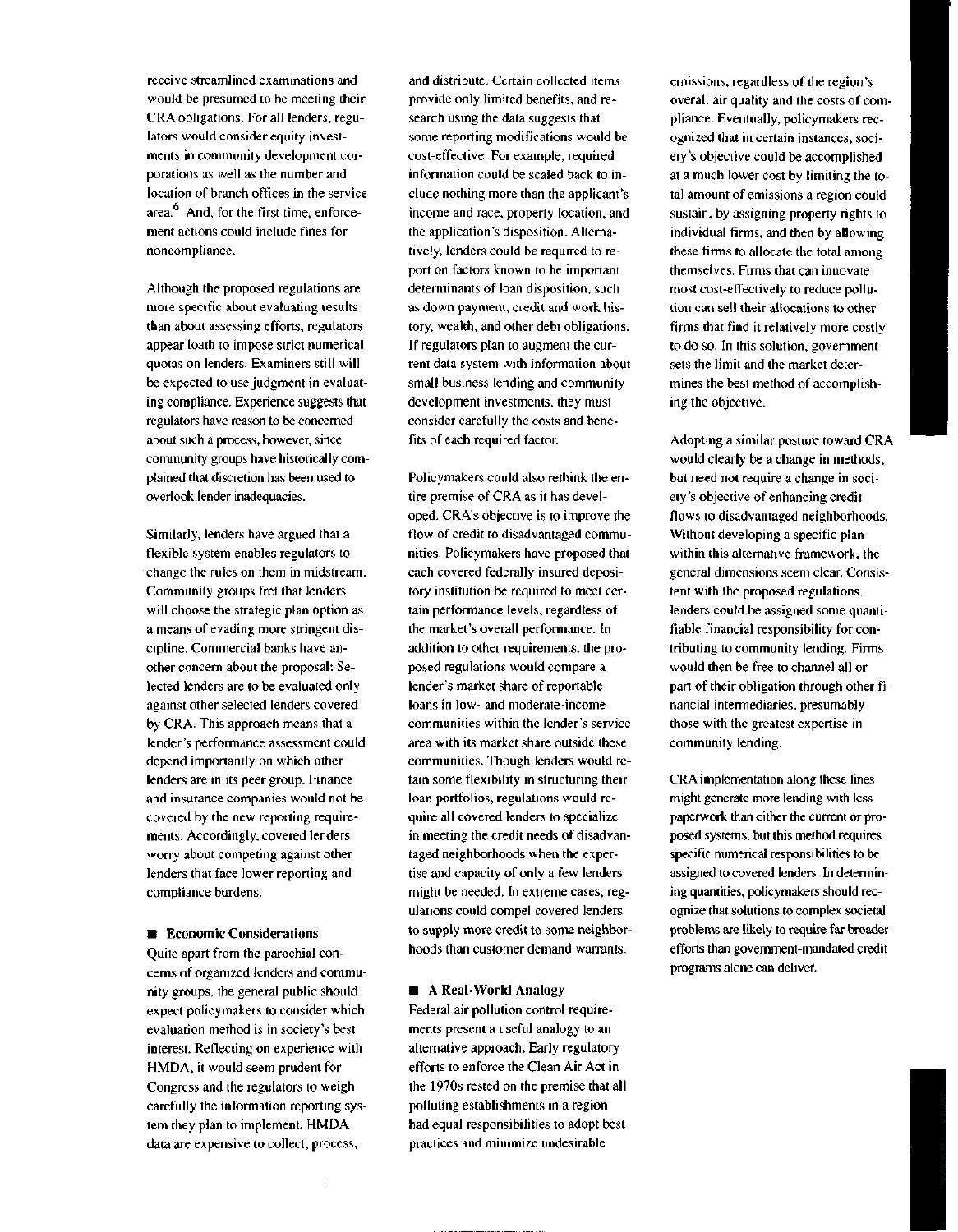#### $\blacksquare$  Footnotes

1. Redlining occurs when lenders refuse to make mortgage loans in predominantly minority and poor neighborhoods.

2. See Robert B. Avery and Thomas M. Buynak, "Mortgage Redlining: Some New Evidence," Federal Reserve Bank of Cleveland, *Economic Review,* Summer 1981, pp. 18-32.

3. See Glenn B. Canner, Wayne Passmore, and Dolores S. Smith, "Residential Lending to Low-Income and Minority Families: Evidence from the 1992 HMDA Data," *Federal Reserve Bulletin,* vol. 80, no. 2 (February 1994), pp. 79-108.

4. See Alicia H. Munnell, Lynn E. Browne, James McEneaney, and Geoffrey M.B. Tootell, "Mortgage Lending in Boston: Interpreting HMDA Data," Federal Reserve Bank of Boston, Working Paper No. 92-7, October 1992.

5. See David K. Home, "Evaluating the Role of Race in Mortgage Lending," *FDIC Banking Review,* forthcoming 1994.

6. Lenders, in conjunction with community groups, could choose to develop a strategic CRA plan. Under this option, regulators - would evaluate lender performance against the plan.

*Mark S. Sniderman is vice president and associate director of research at the Federal Reserve Bank of Cleveland. The author thanks Robert B. Avery, Patricia E. Beeson, and Glenn B. Canner for helpful comments.*

*The views stated herein are those of the author and not necessarily those of the Federal Resen'e Bank of Cleveland or of the Board of Governors of the Federal Reserve System.*

# *Related Articles Published by the Federal Reserve Bank of Cleveland*

Listed below are research publications from the past five years that have covered the topics of lending discrimination, community development, and studies relating to the Community Reinvestment Act and the Home Mortgage Disclosure Act. Individual copies of any of these papers are available free of charge from the Corporate Communications and Community Affairs Department of the Federal Reserve Bank of Cleveland. Call 1-800-543-3489, then key in 1-5-3 on your touch-tone phone to reach the publication request option. If you prefer to fax your order, the number is 216-579-2477.

# **Community Lending and Economic Development**

by Jerry L. Jordan *Economic Commentary* November 15, 1993

In a September 1993 speech at the Federal Reserve Bank of Cleveland's Community Reinvestment Forum in Columbus, Ohio, President Jerry L. Jordan urged lenders to reconsider the problems associated with improving credit access in America's inner cities. According to Jordan, although eliminating lending discrimination clearly deserves a high priority among banking regulators, minority communities also stand to benefit tremendously from public policies that recognize solutions predicated on economic development.

### **Home Mortgage Lending by the Numbers**

by Robert B. Avery, Patricia E. Beeson, and Mark S. Sniderman *Economic Commentary* February 15, 1993

Home mortgage lenders have recently come under increased scrutiny in the wake of several published studies showing that minority applicants are far more likely than whites to be denied housing credit. This article takes a look at some of the issues associated with those reports and raises the concern that simple comparisons of lenders' denial rates are not sufficient for grasping the complexities surrounding community-oriented lending.

## Making Judgments about Mortgage Lending Patterns

by Robert B. Avery *Economic Commentary* December 15, 1989

Studies examining whether mortgage lenders discriminate against borrowers in minority and lower-income areas have traditionally analyzed the relationship between aggregate annual mortgage lending within a neighborhood and the neighborhood's characteristics. Regulatory-agency compliance examiners make judgments about the mortgage lending procedures adopted by individual lenders. The differences in these two methods of evaluation are not easily reconciled, as argued in this paper.

I